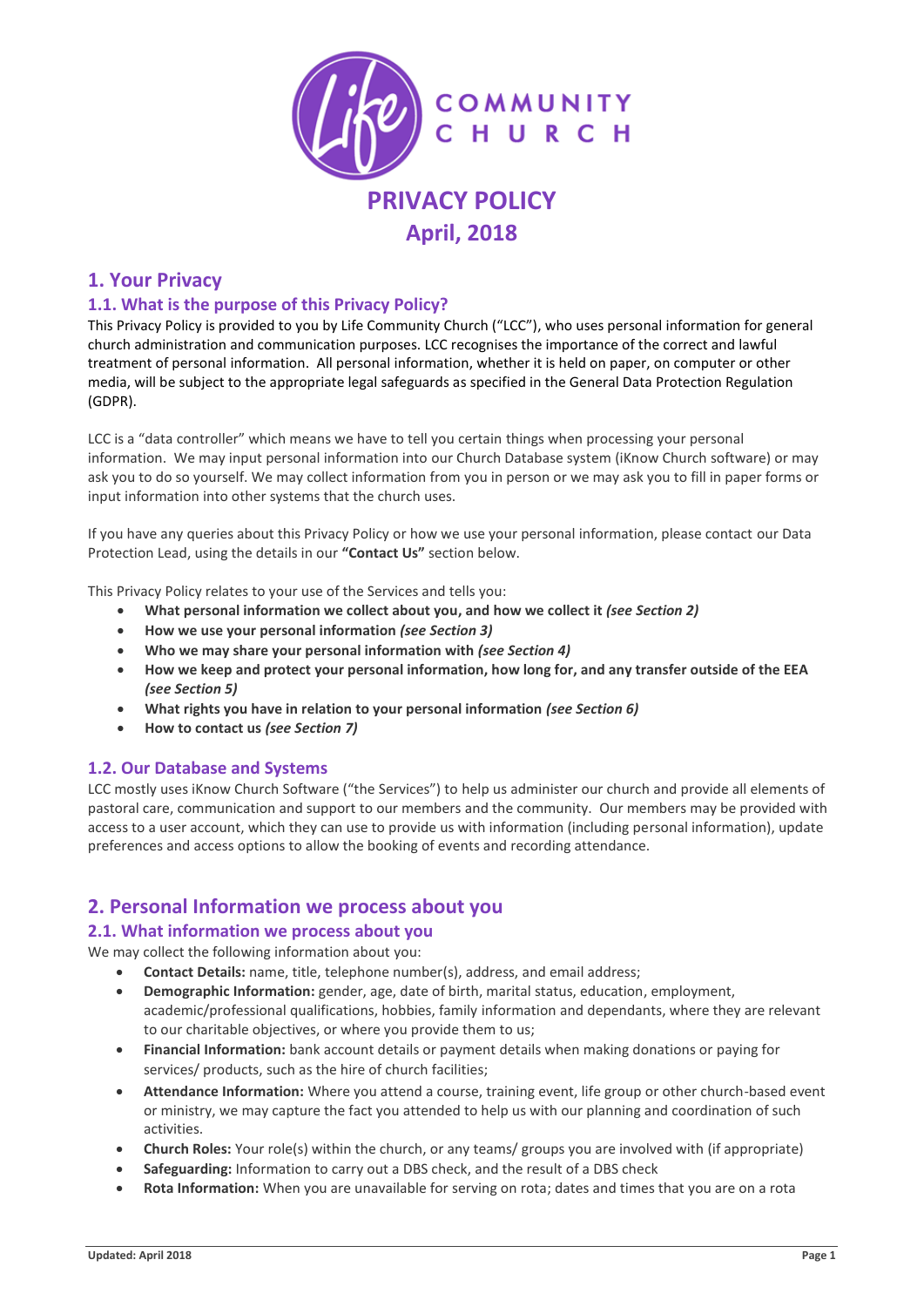- **Pastoral Care:** information we collect and record as part of pastoral care (this will include anything you tell us unless you tell us not to record it)
- **Audit:** Information about your use of the Services (e.g. when you have logged in, what pages you visited)
- **Other:** photographs, videos or any other information you provide to us

#### **2.2. Sensitive Personal Information**

We may also collect, store and use the following "special categories" of sensitive personal information (if you give us this information – **section 3** explains our legal basis for processing such information, and how we use it):

- Information about your health, including any mental or physical conditions that you notify us about
- Your religious beliefs
- Your racial origin
- Your sexual orientation
- Any criminal record

### **2.3. Personal Information you give us**

We collect personal information from you, when you:

- Fill in one of our paper forms, or a form available in a different electronic system, including our website.
- Attend church and speak to us in person.
- Sign up to an LCC event or course.
- Join a church serving team (rota) or ministry (for example a Life Group, Sunday Stars).
- Make a financial donation to the church, typically through the Gift Aid scheme.
- Or we set up a user account in iKnow church. If we set up an account on your behalf, then we will input personal information from you that we collected from you in person, on paper forms, or other electronic/ contact forms.
- Update your user account on iKnow church.

#### **2.4. Personal Information we collect automatically**

When you use the Services, we may collect certain information automatically such as:

- IP addresses (the name your computing device uses to identify itself to us)
- Your activity in the Services including times and dates of visits
- Information on your location

#### **2.5. Cookies**

We use cookies to collect information automatically. A cookie is a small file of data which our website places on your computer's hard drive, to give us standard internet log information, such as details of your visits to our website. They allow websites to respond to you individually and tailor your visit by gathering and remembering information about you, providing a better experience.

For further information visi[t www.aboutcookies.org](http://www.aboutcookies.org/) or [www.allaboutcookies.org.](http://www.allaboutcookies.org/)

You can set your browser not to accept cookies and the above website tells you how to remove cookies from your browser. However, in a few cases, some of our website features may not function properly as a result.

# **3. How we use your Personal Information**

#### **3.1. Our legal basis for using your information**

The law only allows us to use your personal information in certain limited circumstances. We have listed these below and what information they allow us to process.

**1. Where it is necessary for our legitimate interests** Under GDPR, it is for our Legitimate Interests as a church, to process information relating to its members for

Examples of how we may use your information for administration purposes:

to set up your iKnow church account

the purpose of administering your membership of the church.

• so that we can keep a record of your attendance at church, small groups, and at other events and meetings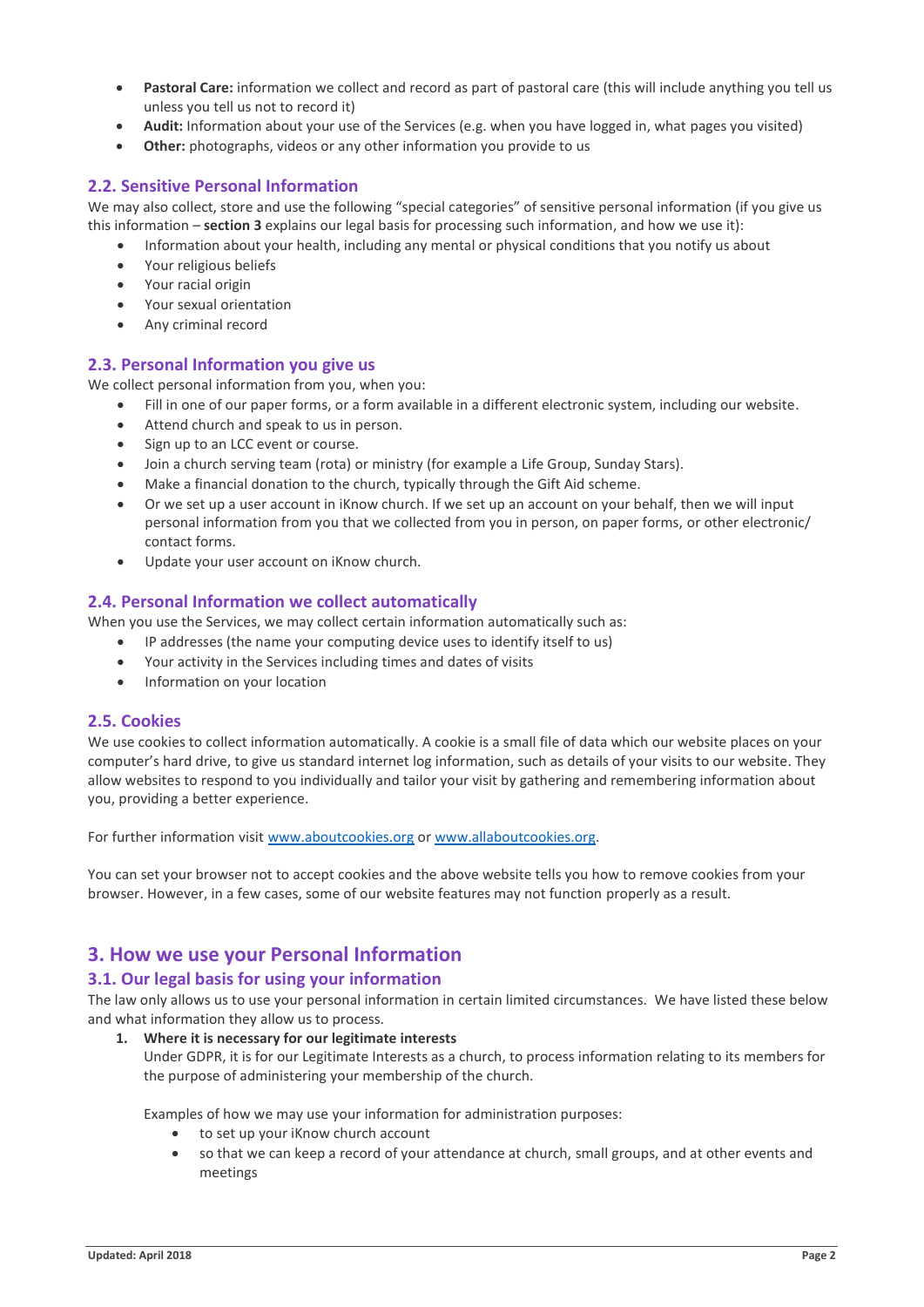- to provide you with pastoral care and other support that you have requested and we believe would be helpful to you (e.g. visiting you when you are ill, or performing ecclesiastical services such as baptisms, weddings and funerals)
- to organise volunteers and put together rotas
- to send out our marketing materials but only where such materials relate directly to the church and you have *not* told us not to send you such information. These may include information about events, campaigns, appeals, other fundraising activities

#### **2. Where you have consented to us using your personal information**

Examples of how we may use your information with consent

- to send marketing communications out to you, including information about our events
- We may also ask for consent where you have given us information as part of our pastoral care and asked us to use it for a certain purpose.

#### **3. Where we need to perform the contract we have entered into with you**

Examples of how we may use your information in order to comply with a contract that we have entered into with you:

- to buy or reserve tickets for events, or enter into competitions or prize draws
- to administer the Services (such as troubleshooting, data analysis, research)
- to tell you about changes to our website, software or Services (e.g. that will affect your use of iKnow church or our website)
- to help us (or the software developers) improve the Services

#### **4. Where we need to comply with a legal obligation**

Examples of how we may use your information to fulfil a legal obligation:

- to process a donation you have made (keeping records for Gift Aid purposes)
- to prevent and detect fraud
- to carry out comprehensive safeguarding procedure, to protect children and vulnerable adults
- to get your feedback on the Services

#### **3.2. How we use Sensitive Personal Information**

"Special categories" of particularly sensitive personal information require higher levels of protection. We need to have further justification for collecting, storing and using this type of personal information. We may process special categories of personal information in the following circumstances:

- 1. In limited circumstances, with your explicit consent recorded in writing (e.g. where you tell us information to obtain support and pastoral care from us – for example this could relate to physical or mental health).
- 2. Where we need to carry out our legal obligations (e.g. ensure DBS checking is done where appropriate)
- 3. Where it is needed in the public interest and in line with our data protection policy.
- 4. Where it is needed in connection with our safeguarding policy (to protect children and vulnerable adults)

Less commonly, we may process this type of information where it is needed to protect your (or someone else's) interests, and you are not capable of giving your consent, or where you have already made the information public.

#### **3.3. What this means in practice**

We may use your sensitive personal information in the following ways:

- your mental or physical health, racial origin, sexual orientation or criminal record in order to provide you with support and pastoral care. We may also use this information to help you access support and benefits if appropriate and requested by you
- your religious beliefs in order to administer your membership of our church
- your DBS check (which may contain information relating to criminal offences or presence on a register) to decide your suitability for roles in the church

In all cases where we require consent, we will seek your written consent or record your consent in writing to allow us to process certain sensitive data. If we do so, we will provide you with full details of the information that we would like and the reason we need it, so that you can carefully consider whether you wish to consent. You should be aware that it is not a condition of your contract with us that you agree to any request for consent from us.

#### **3.4. Information about Children**

Whilst information relating to children is not considered to be special category information, it is information that is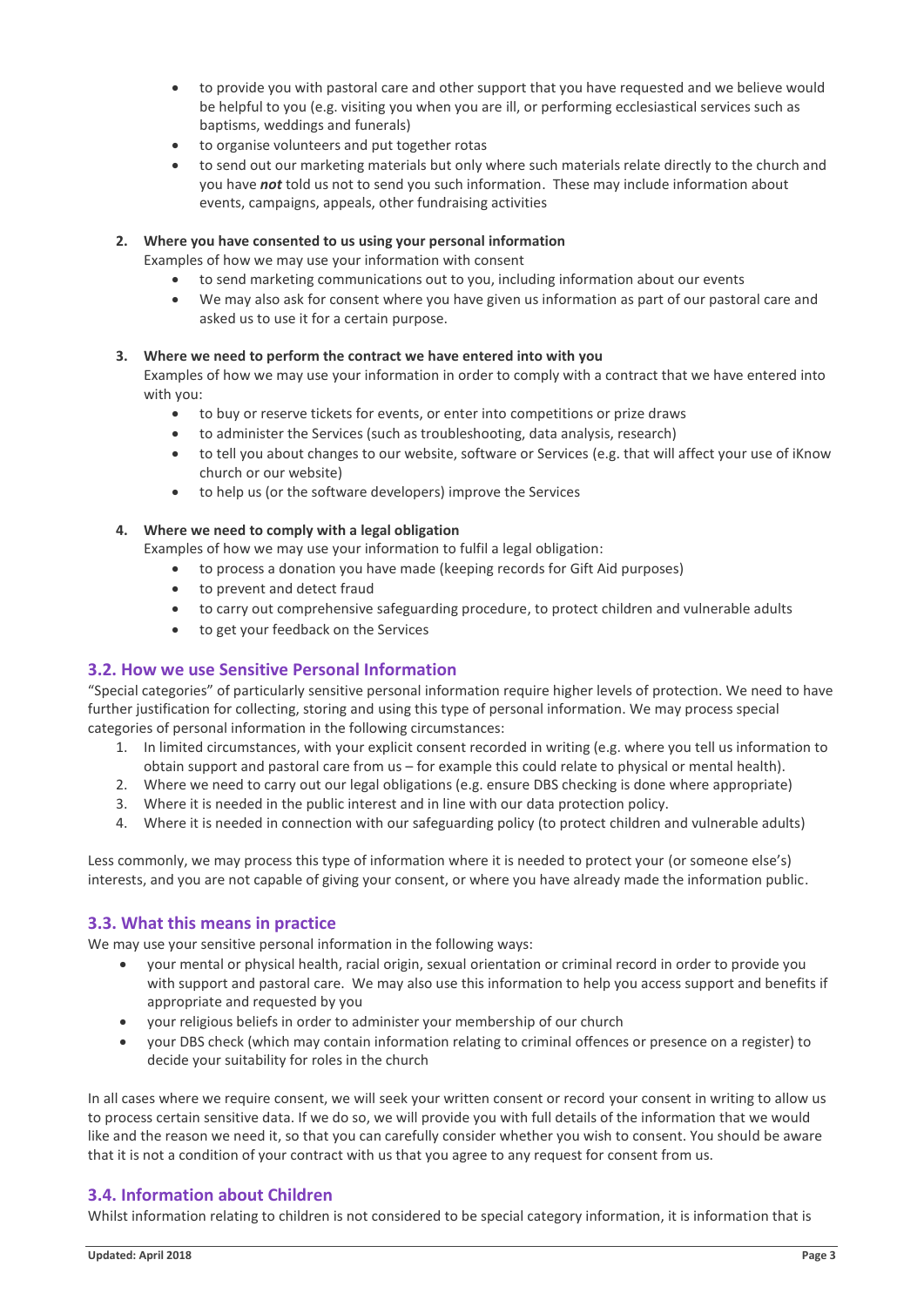given specific protection. Where the child is under the age of 13 we will always ask for the consent of parents before allowing the child to set up an account in iKnow church and ensure that the parent(s) are able to access and administer the account.

Where a child is 13 or over then we will permit the child to have their own iKnow church account, but we may (if we believe it to be appropriate in the circumstances) inform the parents. We will tell the child at the time of signing up that we may inform their parents and we will only do this where it is appropriate and lawful to do so.

# **4. Sharing your Personal Information**

**Please remember:**

- **We will NOT sell or rent your information to third parties**
- **We will NOT share your information with third parties for marketing purposes**

## **4.1. Other third parties**

We may share your information with certain third parties including:

- Other members of our church so that they can provide you with support and pray for you
- Other churches if you request us to pass on your information either to them or from them (if you move)
- Other churches and charities, where we work with them to undertake a joint event or activity, and you have expressly volunteered to support such an event or activity. In such cases, we may release limited personal information (for example your name and a method of contact) to that organisation (but never outside of the European Economic Area "EEA"), and only such specific information which is necessary for the safe and efficient running of the event or activity.
- Support services and benefits providers (e.g. local authorities, your doctor)
- Our suppliers for the performance of any contract we enter into with them or you
- Our software providers who need to see your information in order to keep our website up and running
- Analytics and search engine providers who analyse information about your use of our website and help us to tailor the product
- Other organisations, such as law enforcement agencies, if we are required by law to enforce or apply our terms of use, and fulfil our legal requirements

We work with the following organisations:

- Edit Websites Limited (provider of iKnow Church software www.iknowchurch.co.uk)
- Pulsant
- SendGrid (for sending emails)
- HMRC (for claiming of Gift Aid)
- WorldPay (for processing of secure online Card Donations)
- Text Marketer (sending of text messages)
- MailChimp (for sending of church emails)
- Office365 for cloud-based secure storage (ONEDrive)
- Google for cloud-based secure storage (Google Drive)
- HostPapa (website host)
- Eventbrite (ticketing supplier for events)
- WhatsApp (for group and team based communication see **Section 5.4**)
- Hotmail/ Outlook, Yahoo! Mail, Gmail, AOL Mail, iCloud Mail, Fastmail (for sending receiving emails from some volunteers)

#### **4.2. Third Party Privacy Policies**

The Services may contain links to websites owned by other organisations. If you follow a link to another website, these websites they will have their own privacy policies. We suggest that you check the policies of any other websites before giving them your personal information as we cannot accept responsibility for any other website.

# **5. Keeping your Personal Information**

## **5.1. How we store your personal information**

The security of your personal information is important to us. We use appropriate technical and organisational measures to safeguard personal information, and encryption technology where appropriate to enhance privacy and help prevent information security breaches.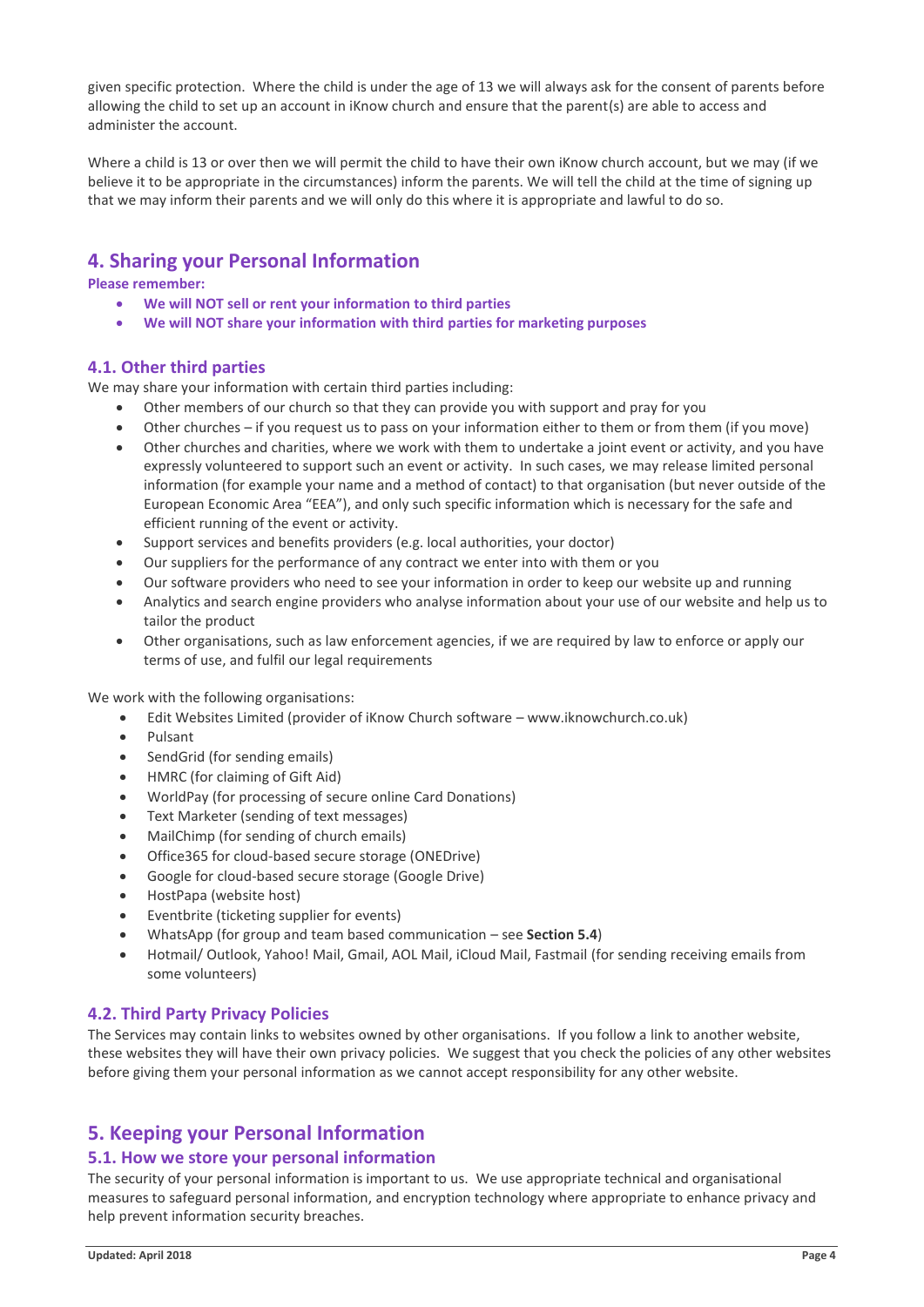Any personal information that we provide to you will be normally be held within the EEA. If data was ever transferred outside of the EEA, your information will only be placed on systems that gave equivalent protection of your rights, through international agreements approved by the European Union.

All third parties who provide services to us or our software provider are required to sign a contract requiring them to have appropriate technical, administrative and physical procedures in place to ensure that your information is protected against loss or misuse. We will never pass your information to third parties for commercial purposes (e.g. for marketing), unless you have requested us to do so, or we are required to do so by law, for example, by a court order or for the purposes of prevention of fraud or other crime.

All information you provide to us is stored on our secure servers or on secure servers operated by a third party. Information on our third-party providers can be found above.

#### **5.2. Retention of information**

We only hold your personal information for as long as necessary for the purposes for which we collected your information. In practice, we will:

- Delete personal information/ records if you ask us to;
- Maintain regular monitoring of databases and where individuals are known to have left the church, seek confirmation of such and archive and then remove such individuals from the database;
- Undertake a deep cleanse of the database, approximately every two years.

We will keep some records permanently if we are legally required to do so. We may also keep some other records for an extended period of time. For example, it is current best practice to keep financial records for a minimum period of 6 years to support HMRC audits. In general, LCC will endeavour to keep information only for as long as we need it, after which time, it will be deleted.

### **5.3. Emails**

If you choose to send us information via email, we cannot guarantee the security of this information until it is delivered to us. Also, we cannot guarantee the security of any information sent to other volunteers who use third party email providers such as Gmail accounts.

#### **5.4. WhatsApp Groups**

We use 3<sup>rd</sup> party messaging systems such as WhatsApp, for group and team based communication. If you want to join such a group, then you can only do so once you have given us your consent verbally or electronically, as other people in the group will see your name, telephone number and picture. WhatsApp uses end-to-end encryption to keep your messages secure.

# **6. Your rights**

In order to exercise any of your rights listed below, please email/ write to us using the contact details listed in the **"Contact Us"** section below.

#### **6.1. Access to information**

You have the right to access information that we hold about you, which means you can contact us anytime, to request the information we hold on you, and we will respond within one month. There are generally no charges for a request (only if excessive), but additional requests for the same data may be subject to an administrative fee.

#### **6.2. Changing or deleting your information**

You can ask us at any time to change, correct or delete the information that we hold about you. You may also ask us not to contact you with any further marketing information, or to restrict the information that we process about you. When we receive your request to delete or restrict information, we will confirm whether we can do so, or the reason why we cannot (for example, because we need it for our legitimate interests or legal purposes).

#### **6.3. Right to prevent Automated decision making**

You have a right to ask us to stop any automated decision making. We do not intentionally carry out such activities, but if you do have any questions or concerns we would be happy to discuss them with you.